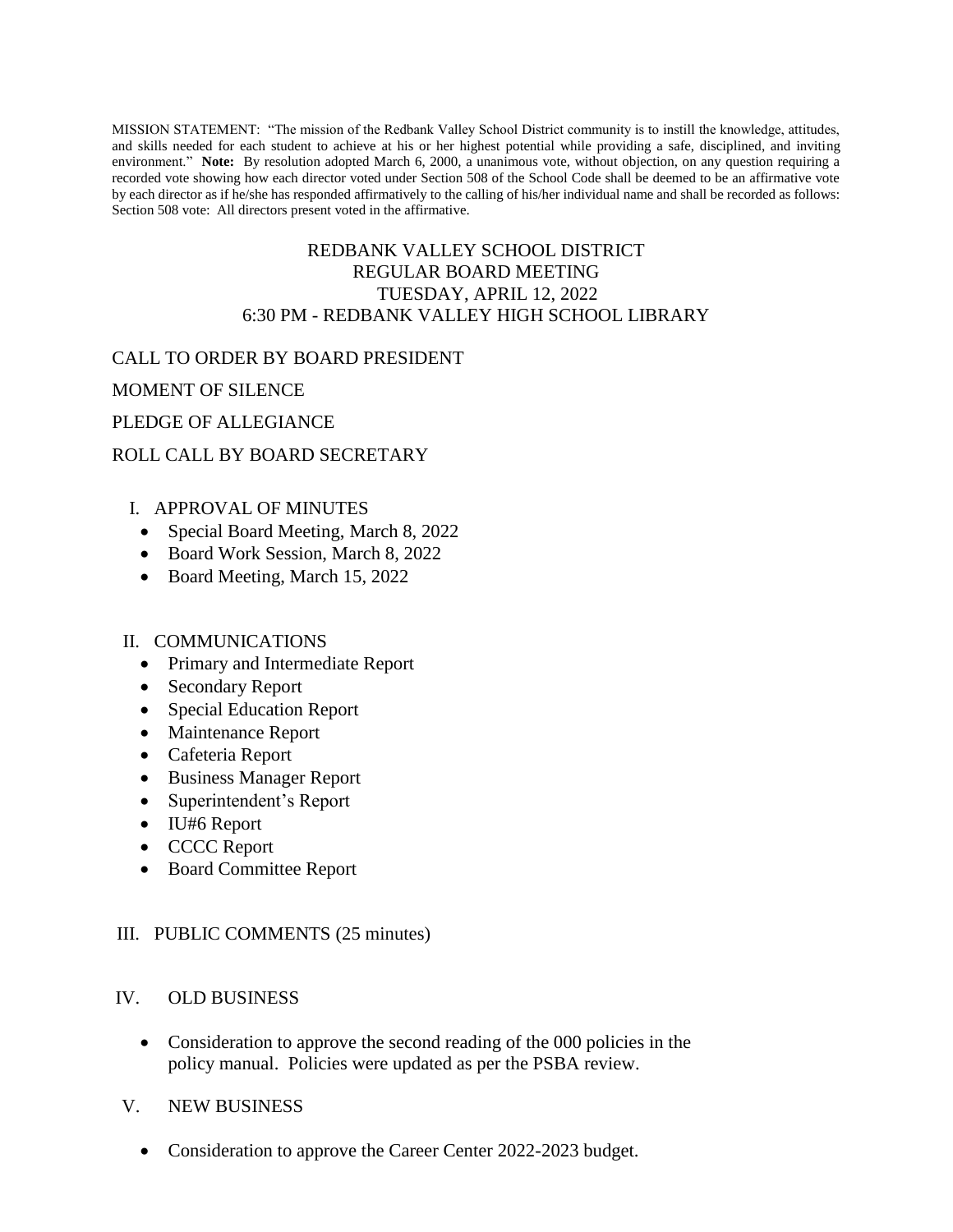- Consideration to approve the Elementary Summer School Program to be held on July 5-29, 2022, Monday – Thursday  $8:30$  am –  $11:30$  am at the Primary School Campus. Teachers and instructional aides will be identified and presented to the board. Summer school program will be paid with ESSRs funds.
- Consideration to approve the High School Summer School Program to be held on July 5-29, 2022, Monday - Thursday 8:30 am – 11:30 am at the High School Campus. Teachers and instructional aides will be identified and presented to the board. Summer school program will be paid with ESSRs funds.
- Consideration to advertise the RFP for auditing services.
- Consideration to approve the amending the schedule of the  $9<sup>th</sup>$  grade trip to Washington DC to an every other year grade 9/10 trip commencing in November, 2023.
- Consideration to approve the recommendation of Jim Thompson, structural engineer to employ a company to complete a core sample study below the Primary building as per the bidding process.
- Consideration to approve the first reading of Board policies 610, 611 and 626.
- Consideration to retire Board policies 004.1, 004.2, 120, 123.1 and 123.11 as per PSBA recommendation.
- Consideration to approve liquidating CD #200588 to help cover initial cost of AISHIC Health Consortium and other costs as presented.
- VI. FINANCIAL MATTERS
	- Consideration to approve March 2022 Treasurers Report.
	- Consideration to approve March 2022 General Fund expenditures in the amount of **\$1,759,068.12.**
	- Consideration to approve March 2022 Cafeteria Fund Expenditures in the amount of **\$ 42,660.50.**
	- Consideration to approve March 2022 Budgetary Transfers.
- VII. PERSONNEL